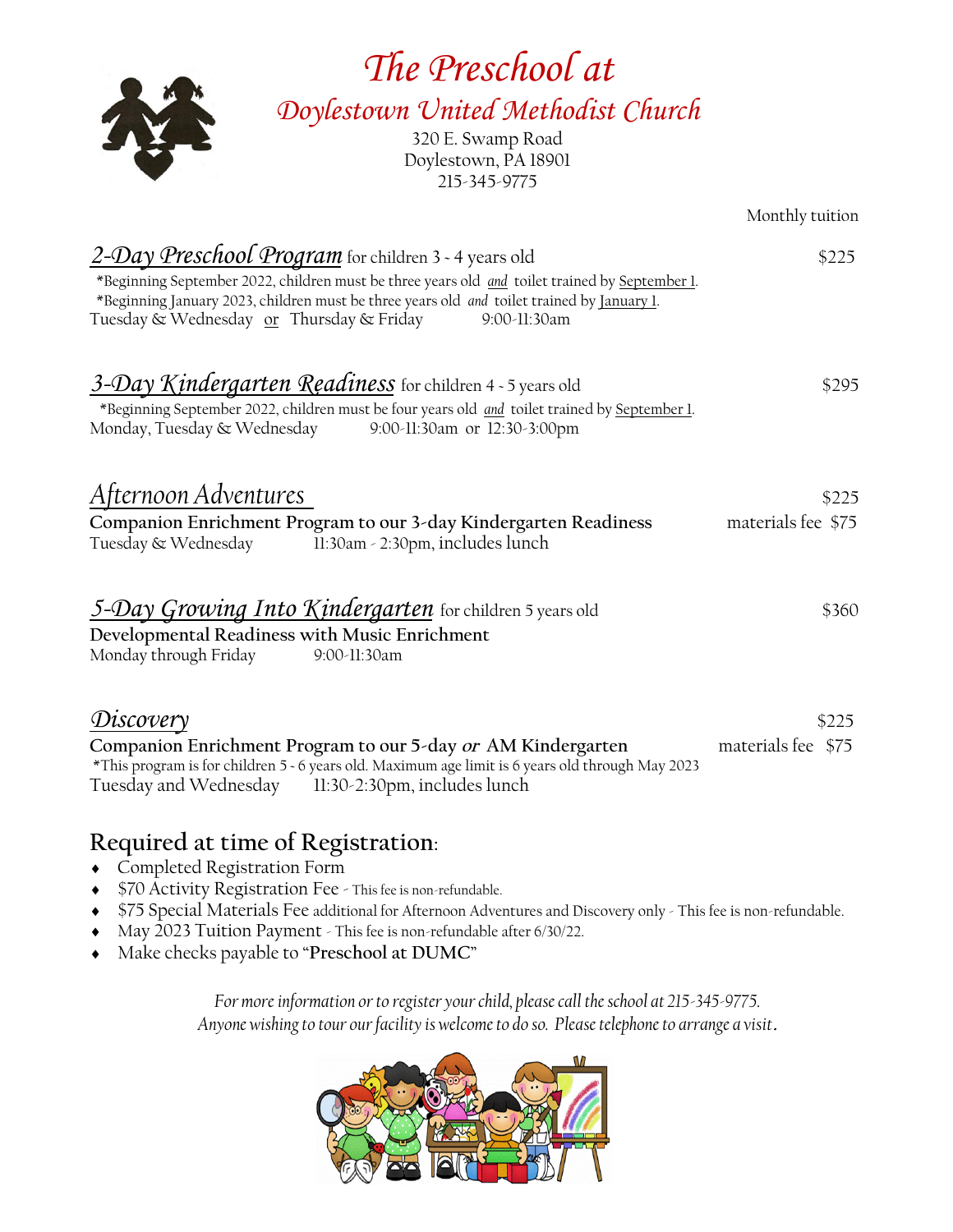

# *The Preschool at Doylestown United Methodist Church*

## **2022-2023 Registration Form**

| Child's Name: Name: Name: Name Annual Child's Name: Name Annual Child's Name: Name Annual Child's Name Annual Child                                                                                                                  |                                                          |
|--------------------------------------------------------------------------------------------------------------------------------------------------------------------------------------------------------------------------------------|----------------------------------------------------------|
|                                                                                                                                                                                                                                      |                                                          |
|                                                                                                                                                                                                                                      |                                                          |
| Street: <u>the contract of the contract of the contract of the contract of the contract of the contract of the contract of the contract of the contract of the contract of the contract of the contract of the contract of the c</u> |                                                          |
|                                                                                                                                                                                                                                      |                                                          |
|                                                                                                                                                                                                                                      |                                                          |
| Dad email: Note that the second contract of the second contract of the second contract of the second contract of the second contract of the second contract of the second contract of the second contract of the second contra       |                                                          |
|                                                                                                                                                                                                                                      |                                                          |
|                                                                                                                                                                                                                                      |                                                          |
|                                                                                                                                                                                                                                      |                                                          |
| How did you hear of us?_______ website friend neighbor our sign                                                                                                                                                                      |                                                          |
|                                                                                                                                                                                                                                      |                                                          |
| Permission for the above information to appear on your child's class list? Yes______No________                                                                                                                                       |                                                          |
| Check program desired:                                                                                                                                                                                                               |                                                          |
| 2-Day Program<br>T/W or Th/F (please circle)                                                                                                                                                                                         | 2-Day Program - beginning January 2023<br>Thurs/Fri only |
| 3-Day Kindergarten Readiness<br>AM or PM (please circle)                                                                                                                                                                             | Afternoon Adventures<br>T/W only                         |
| <b>Example 15 Growing Into Kindergarten</b>                                                                                                                                                                                          | Discovery<br>$T/W$ only                                  |
| Your child's placement, and classroom assignment, are carefully considered by the Directors.<br>Please list any special concerns you may have:                                                                                       |                                                          |
| All registered students must have prescribed childhood immunizations                                                                                                                                                                 |                                                          |
| Any allergies/medical conditions we should be aware of: National Conditional Conditional Conditions are should be aware of: National Conditions and Conditions we should be aware of: National Conditions and Conditions are s       |                                                          |
|                                                                                                                                                                                                                                      |                                                          |
| Does your child receive learning support for OT, PT, Speech, other? ________________________________                                                                                                                                 |                                                          |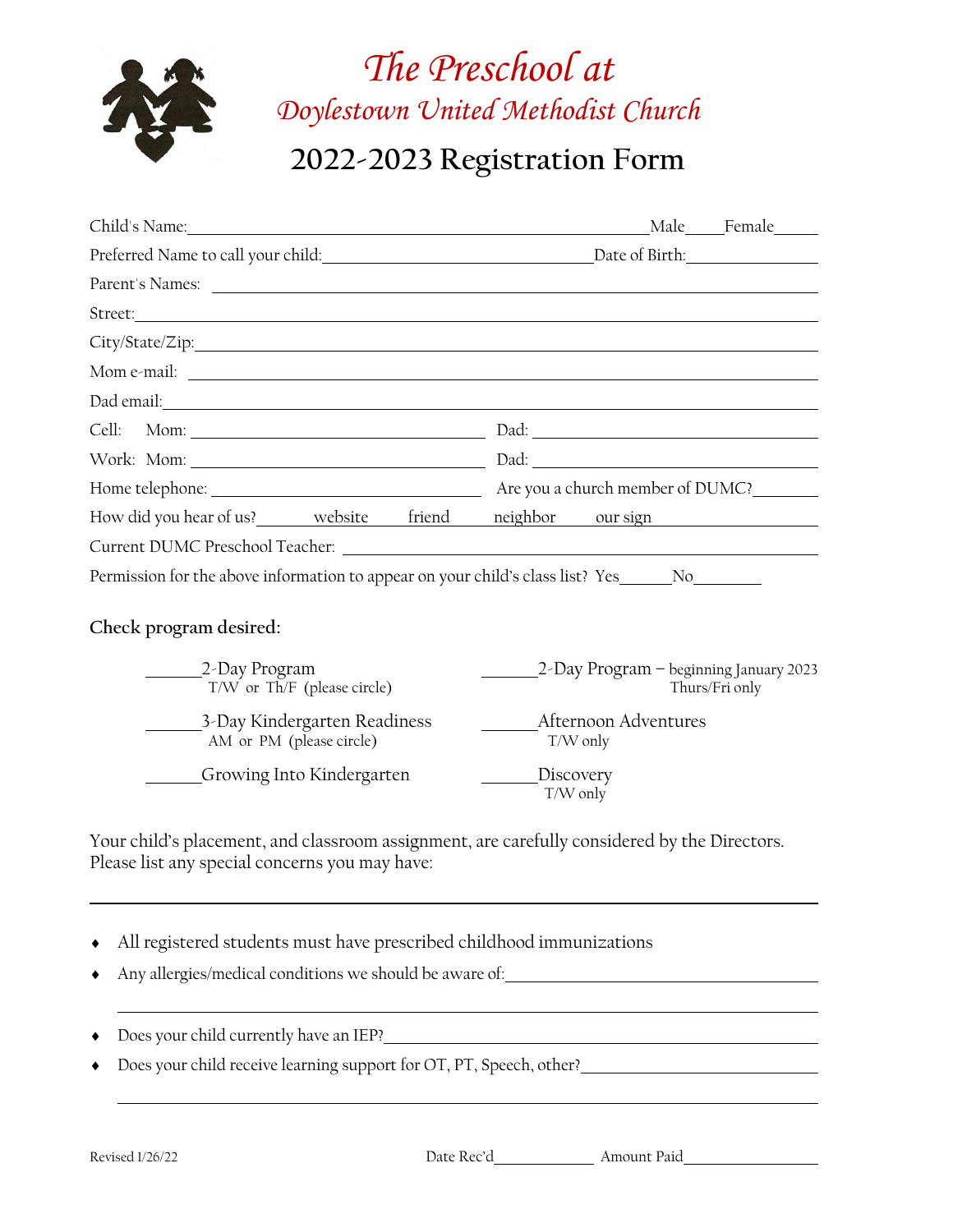## *The Preschool at Doylestown United Methodist Church*

320 East Swamp Road . Doylestown, PA 18901

## **Financial Policy**

2022-2023

#### **By enrolling your child you agree to abide by the terms listed below: Signature required**

Child's name Signature, parent or guardian Printed name Date Date

## **TUITION**

- Tuition is comprised of the **YEARLY** cost of your preschool program, broken down for your convenience into monthly payments.
- Preschool policy **does not** allow for programs to be pro-rated, therefore tuition is payable in full, regardless of the number of sessions held, number of classes attended, number of holidays, or cancellations due to inclement weather, terrorism, civil disobedience, or acts of God. In the event of an emergency school closing, refunds or make-up days will not be offered.
- September's tuition is due by September 1, 2022 in order for your child to start the school year.
- Tuition for May 2023 is pre-paid at time of registration for the school year. This pre-payment reserves your child's placement.

#### **FEES**

- A registration fee is charged for each Preschool, Music, Yoga and Art class. There is only one registration fee per class type per family per school year. Registration fees are **NOT** refundable.
- A fee of \$15.00 will be added to your account for each returned check. All tuition must be paid in cash if two checks are returned during the school year.
- A late fee of \$10.00 will be added to your account for any payment not received by the  $10<sup>th</sup>$  day of the month.

### **REFUNDS**

- All tuition is refundable up to June  $30<sup>th</sup>$ . After June  $30<sup>th</sup>$  tuition will **NOT** be refunded.
- Registration fees are **NON-REFUNDABLE**.
- All tuition refund requests must be sent **IN WRITING** to the Preschool Directors by 6/30/23.